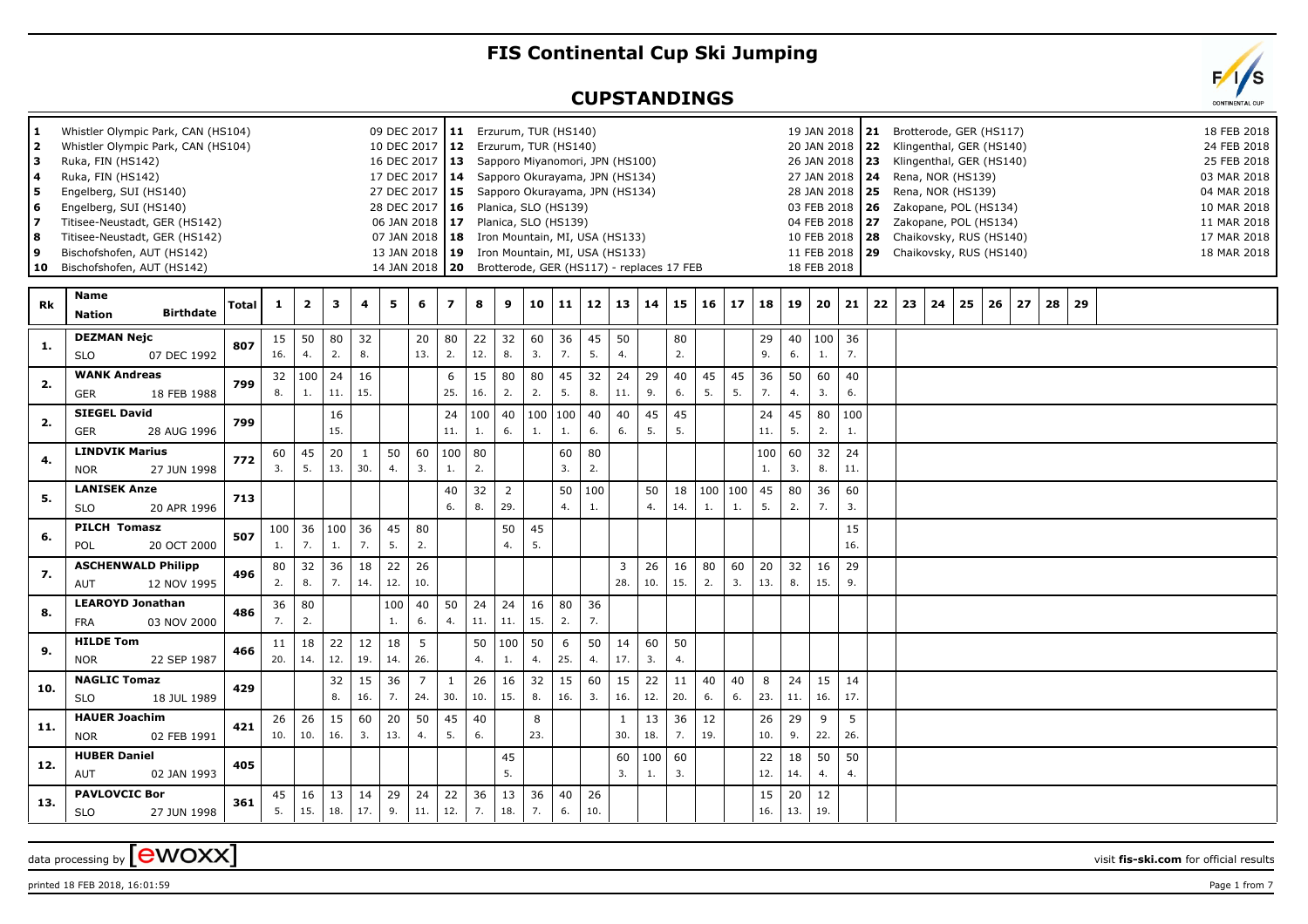| Rk  | Name<br><b>Birthdate</b><br>Nation                 | Total | $\mathbf{1}$        | $\overline{2}$      | 3                   | 4         | 5         | 6         | $\overline{\mathbf{z}}$ | 8         | 9         | 10                    | 11        | 12        | 13        | 14                    | 15             | 16        | 17        | 18             | 19                      | 20                    | 21                    | 22 | 23 | 24 | 25 | 26 | 27 | 28 | 29 |  |  |  |
|-----|----------------------------------------------------|-------|---------------------|---------------------|---------------------|-----------|-----------|-----------|-------------------------|-----------|-----------|-----------------------|-----------|-----------|-----------|-----------------------|----------------|-----------|-----------|----------------|-------------------------|-----------------------|-----------------------|----|----|----|----|----|----|----|----|--|--|--|
|     |                                                    |       |                     |                     |                     |           |           |           |                         |           |           |                       |           |           |           |                       |                |           |           |                |                         |                       |                       |    |    |    |    |    |    |    |    |  |  |  |
| 14. | <b>KRANJEC Robert</b><br><b>SLO</b><br>16 JUL 1981 | 342   |                     |                     |                     |           |           |           | 15<br>16.               |           |           |                       | 14<br>17. | 15<br>16. | 100<br>1. | $\overline{3}$<br>28. | $100$ 50<br>1. | 4.        | 11<br>20. | 13<br>18.      | 12<br>19.               | $\overline{7}$<br>24. | $\overline{2}$<br>29. |    |    |    |    |    |    |    |    |  |  |  |
|     | <b>ALTENBURGER Florian</b>                         |       |                     |                     |                     |           |           |           |                         |           |           |                       |           |           |           |                       |                |           |           |                |                         |                       |                       |    |    |    |    |    |    |    |    |  |  |  |
| 15. | 02 NOV 1993<br>AUT                                 | 308   |                     | 9<br>22.            | 45<br>5.            | 40<br>6.  | 24<br>11. | 50<br>4.  | 18<br>14.               |           |           |                       |           |           | 32<br>8.  | 12<br>19.             | 24<br>11.      |           |           | 5<br>26.       | 6<br>25.                | 11<br>20.             | 32<br>8.              |    |    |    |    |    |    |    |    |  |  |  |
|     | <b>RINGEN Sondre</b>                               |       |                     |                     |                     |           | 40        |           |                         | 60        |           | 40                    |           |           | 80        |                       |                | 29        |           |                | 15                      | 8                     |                       |    |    |    |    |    |    |    |    |  |  |  |
| 16. | <b>NOR</b><br>09 OCT 1996                          | 294   |                     |                     |                     |           | 6.        |           |                         | 3.        |           | 6.                    |           |           | 2.        |                       |                | 9.        | 22<br>12. |                | 16.                     | 23.                   |                       |    |    |    |    |    |    |    |    |  |  |  |
|     | <b>TEPES Jurij</b>                                 |       |                     |                     | 50                  | 100       |           |           | $\overline{4}$          | 5         |           |                       |           |           |           |                       |                | 18        | 80        | $\overline{7}$ |                         |                       | 9                     |    |    |    |    |    |    |    |    |  |  |  |
| 17. | 14 FEB 1989<br><b>SLO</b>                          | 273   |                     |                     | 4.                  | 1.        |           |           | 27.                     | 26.       |           |                       |           |           |           |                       |                | 14.       | 2.        | 24.            |                         |                       | 22.                   |    |    |    |    |    |    |    |    |  |  |  |
| 18. | <b>ZNISZCZOL Aleksander</b>                        | 263   |                     |                     | 12                  |           | 13        | 12        | 32                      | 13        | 36        | 24                    | 32        | 29        |           |                       |                | 26        |           |                | 14                      | 14                    | 6                     |    |    |    |    |    |    |    |    |  |  |  |
|     | 08 MAR 1994<br>POL                                 |       |                     |                     | 19.                 |           | 18.       | 19.       | 8.                      | 18.       | 7.        | 11.                   | 8.        | 9.        |           |                       |                | 10.       |           |                | 17.                     | 17.                   | 25.                   |    |    |    |    |    |    |    |    |  |  |  |
| 19. | <b>WOHLGENANNT Ulrich</b>                          | 256   |                     |                     |                     |           | 14        | 100       | 12                      | 18        | 14        | 26                    |           |           |           |                       |                |           |           | 14             | 16                      | 22                    | 20                    |    |    |    |    |    |    |    |    |  |  |  |
|     | 01 AUG 1994<br>AUT                                 |       |                     |                     |                     |           | 17.       | 1.        | 19.                     | 14.       | 17.       | 10.                   |           |           |           |                       |                |           |           | 17.            | 15.                     | 12.                   | 13.                   |    |    |    |    |    |    |    |    |  |  |  |
| 19. | <b>LACKNER Thomas</b>                              | 256   |                     | $20 \mid 11$        | 40                  | 29        |           |           | 26                      | 45        | 18        | 22                    |           |           | 8         | 6                     | 5              | 10        | 16        |                |                         |                       |                       |    |    |    |    |    |    |    |    |  |  |  |
|     | 09 APR 1993<br>AUT                                 |       | 13.   20.           |                     | 6.                  | 9.        |           |           | 10.                     | 5.        | 14.       | 12.                   |           |           | 23.       | 25.                   | 26.            | 21.       | 15.       |                |                         |                       |                       |    |    |    |    |    |    |    |    |  |  |  |
| 21. | <b>WOLNY Jakub</b>                                 | 227   |                     |                     |                     |           |           |           |                         |           |           |                       |           |           |           |                       |                |           |           | 80             | 22                      | 45                    | 80                    |    |    |    |    |    |    |    |    |  |  |  |
|     | POL<br>15 MAY 1995                                 |       |                     |                     |                     |           |           |           |                         |           |           |                       |           |           |           |                       |                |           |           | 2.             | 12.                     | 5.                    | 2.                    |    |    |    |    |    |    |    |    |  |  |  |
| 22. | <b>JELAR Ziga</b>                                  | 224   | 24                  | 60                  | 60                  | 80        |           |           |                         |           |           |                       |           |           |           |                       |                |           |           |                |                         |                       |                       |    |    |    |    |    |    |    |    |  |  |  |
|     | <b>SLO</b><br>22 OCT 1997                          |       | 11.                 | 3.                  | 3.                  | 2.        |           |           |                         |           |           |                       |           |           |           |                       |                |           |           |                |                         |                       |                       |    |    |    |    |    |    |    |    |  |  |  |
| 22. | <b>HAMANN Martin</b>                               | 224   |                     | $22 \mid 24$        | $\overline{4}$      |           |           |           |                         |           | 6         | 12                    |           |           | 9         | 18                    | 20             | 14        | 32        | 16             | $\overline{\mathbf{3}}$ | 26                    | 18                    |    |    |    |    |    |    |    |    |  |  |  |
|     | <b>GER</b><br>10 APR 1997                          |       | 12.                 | 11.                 | 27.                 |           |           |           |                         |           | 25.       | 19.                   |           |           | 22.       | 14.                   | 13.            | 17.       | 8.        | 15.            | 28.                     | 10.                   | 14.                   |    |    |    |    |    |    |    |    |  |  |  |
| 24. | <b>GRANERUD Halvor Egner</b>                       | 205   |                     |                     |                     |           |           |           |                         |           |           |                       |           |           |           |                       |                |           |           | 60             | 100                     |                       | 45                    |    |    |    |    |    |    |    |    |  |  |  |
|     | <b>NOR</b><br>29 MAY 1996                          |       |                     |                     |                     |           |           |           |                         |           |           |                       |           |           |           |                       |                |           |           | 3.             | 1.                      |                       | 5.                    |    |    |    |    |    |    |    |    |  |  |  |
| 25. | <b>PASCHKE Pius</b>                                | 202   |                     |                     |                     |           |           |           |                         |           |           |                       |           |           |           |                       |                | 60        | 50        | 40             | 13                      | 26                    | 13                    |    |    |    |    |    |    |    |    |  |  |  |
|     | GER<br>20 MAY 1990                                 |       |                     |                     |                     |           |           |           |                         |           |           |                       |           |           |           |                       |                | 3.        | 4.        | 6.             | 18.                     | 10.                   | 18.                   |    |    |    |    |    |    |    |    |  |  |  |
| 26. | <b>PEDERSEN Robin</b>                              | 199   |                     |                     |                     |           |           |           |                         |           | 22<br>12. | 10<br>21.             | 22<br>12. | 16<br>15. | 36<br>7.  | 36<br>7.              | 6<br>25.       | 24        | 7         | 10             | 10<br>21.               |                       |                       |    |    |    |    |    |    |    |    |  |  |  |
|     | 31 AUG 1996<br><b>NOR</b>                          |       |                     |                     |                     |           |           |           |                         |           |           |                       |           |           |           |                       |                | 11.       | 24.       | 21.            |                         |                       |                       |    |    |    |    |    |    |    |    |  |  |  |
| 27. | <b>HUBER Stefan</b><br>08 MAR 1994<br>AUT          | 190   | $\mathbf{3}$<br>28. | $\mathbf{1}$<br>30. |                     | 20<br>13. |           |           | 13<br>18.               | 12<br>19. | 20<br>13. | $\overline{2}$<br>29. |           |           |           |                       |                | 22<br>12. | 36<br>7.  | 32<br>8.       | 29<br>9.                |                       |                       |    |    |    |    |    |    |    |    |  |  |  |
|     | <b>KOZISEK Cestmir</b>                             |       |                     |                     |                     |           |           |           |                         |           |           |                       |           |           |           |                       |                |           |           |                |                         |                       |                       |    |    |    |    |    |    |    |    |  |  |  |
| 28. | CZE<br>09 NOV 1991                                 | 177   | 16<br>15.           | 14<br>17.           | 29<br>9.            | 45<br>5.  |           |           |                         |           | 60<br>3.  | 13<br>18.             |           |           |           |                       |                |           |           |                |                         |                       |                       |    |    |    |    |    |    |    |    |  |  |  |
|     | <b>ZUPANCIC Miran</b>                              |       |                     |                     |                     |           |           |           |                         |           |           |                       |           |           |           |                       |                |           |           |                |                         |                       |                       |    |    |    |    |    |    |    |    |  |  |  |
| 29. | 11 NOV 1989<br><b>SLO</b>                          | 158   | 29<br>9.            | 29<br>9.            |                     |           | 15<br>16. | 14<br>17. | 10<br>21.               |           |           |                       |           |           | 10<br>21. | 10<br>21.             |                | 8<br>23.  | 8<br>23.  | 12<br>19.      |                         | 10<br>21.             | $\overline{3}$<br>28. |    |    |    |    |    |    |    |    |  |  |  |
|     | <b>POLASEK Viktor</b>                              |       |                     |                     |                     |           |           |           |                         |           |           |                       |           |           |           |                       |                |           |           |                |                         |                       |                       |    |    |    |    |    |    |    |    |  |  |  |
| 30. | CZE<br>18 JUL 1997                                 | 157   | 40<br>6.            | 15<br>16.           | $\mathbf{1}$<br>30. | 11<br>20. | 80<br>2.  | 10<br>21. |                         |           |           |                       |           |           |           |                       |                |           |           |                |                         |                       |                       |    |    |    |    |    |    |    |    |  |  |  |
|     | <b>KANTYKA Przemyslaw</b>                          |       | 2                   |                     |                     |           |           | 11        | 36                      | 29        |           |                       | 24        | 20        |           |                       | 8              |           | 12        |                |                         |                       | 8                     |    |    |    |    |    |    |    |    |  |  |  |
| 31. | POL<br>15 DEC 1996                                 | 150   | 29.                 |                     |                     |           |           | 20.       | 7.                      | 9.        |           |                       | 11.       | 13.       |           |                       | 23.            |           | 19.       |                |                         |                       | 23.                   |    |    |    |    |    |    |    |    |  |  |  |
|     | <b>LEITNER Clemens</b>                             |       |                     |                     |                     |           | 26        | 22        |                         |           | 10        | 20                    |           |           |           |                       |                |           |           |                |                         | 40                    | 26                    |    |    |    |    |    |    |    |    |  |  |  |
| 32. | AUT<br>07 NOV 1998                                 | 144   |                     |                     |                     |           | 10.       | 12.       |                         |           | 21.       | 13.                   |           |           |           |                       |                |           |           |                |                         | 6.                    | 10.                   |    |    |    |    |    |    |    |    |  |  |  |

printed 18 FEB 2018, 16:01:59 **Page 2** from 7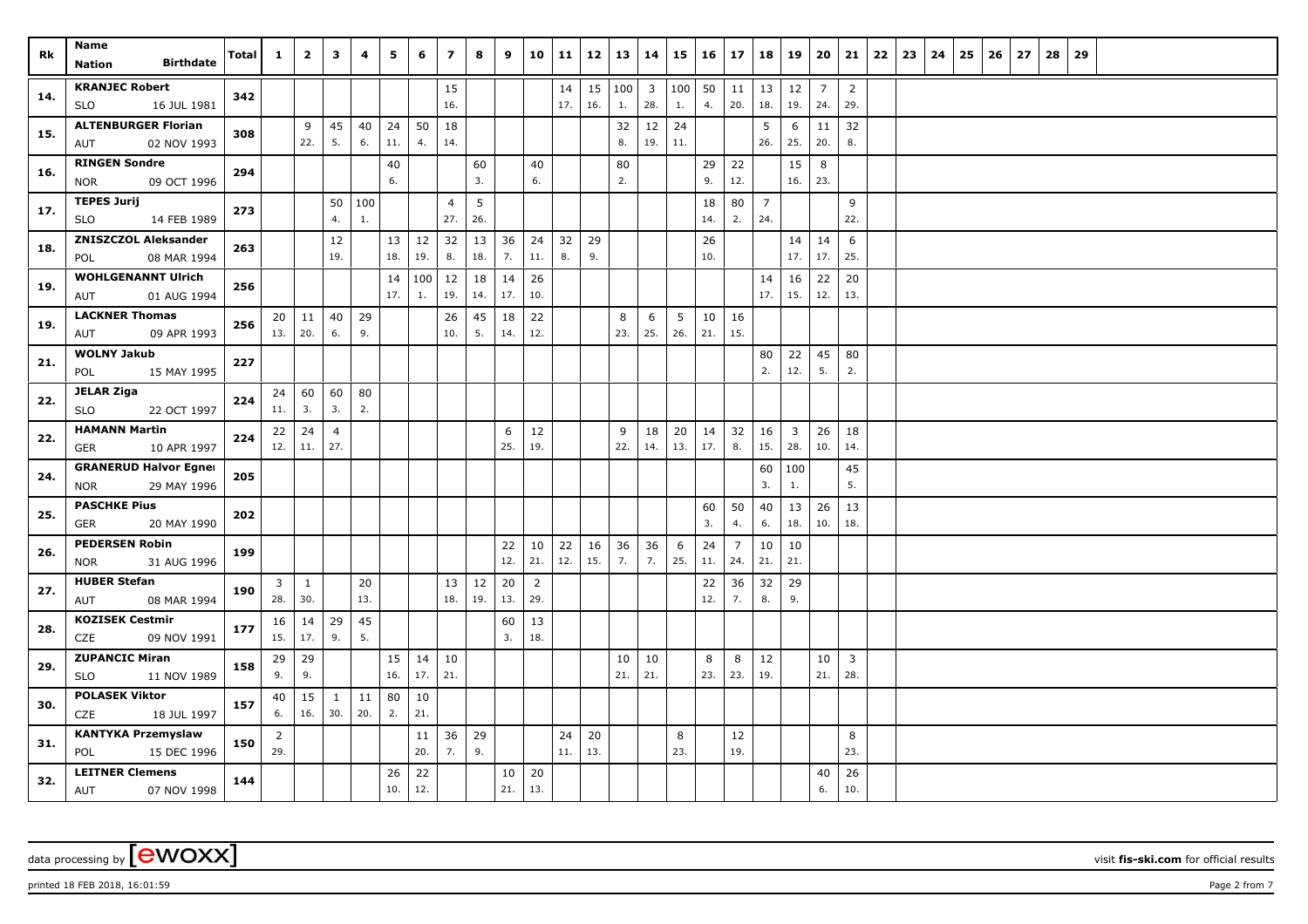| Rk  | Name<br><b>Birthdate</b><br><b>Nation</b>                 | Total | $\mathbf{1}$    | $\overline{2}$      | 3         | 4                     | 5                     | 6                     | $\overline{\mathbf{z}}$ | 8         | 9                   | 10 11                 |           | 12        | 13        | 14                    | 15                    | 16                    | $\begin{array}{c} 17 \end{array}$ | 18                    | 19                    | 20                    | 21                    | 22 | 23 | 24 | 25 | 26 | 27 | 28 | 29 |  |  |  |  |
|-----|-----------------------------------------------------------|-------|-----------------|---------------------|-----------|-----------------------|-----------------------|-----------------------|-------------------------|-----------|---------------------|-----------------------|-----------|-----------|-----------|-----------------------|-----------------------|-----------------------|-----------------------------------|-----------------------|-----------------------|-----------------------|-----------------------|----|----|----|----|----|----|----|----|--|--|--|--|
| 33. | <b>BAER Moritz</b><br><b>GER</b><br>16 MAY 1997           | 142   | $18$ 20<br>14.  | 13.                 |           | 9<br>22.              |                       |                       |                         |           |                     |                       |           |           |           | $\overline{2}$<br>29. | 26<br>10.             | 15<br>16.             | 29<br>9.                          | 9<br>22.              | $\overline{7}$<br>24. |                       | $\overline{7}$<br>24. |    |    |    |    |    |    |    |    |  |  |  |  |
| 34. | <b>HOFER Thomas</b><br>28 JAN 1996<br>AUT                 | 141   |                 |                     |           |                       |                       |                       | 16<br>15.               | 20<br>13. | $\mathbf{1}$<br>30. | 18<br>14.             |           |           | 18<br>14. | 16<br>15.             | $\overline{7}$<br>24. | 32<br>8.              | 13<br>18.                         |                       |                       |                       |                       |    |    |    |    |    |    |    |    |  |  |  |  |
| 35. | <b>TOLLINGER Elias</b><br>25 MAR 1995<br>AUT              | 131   | 4.              | $50 \mid 22$<br>12. | 10<br>21. | 10<br>21.             | 12<br>19.             | $\overline{4}$<br>27. |                         |           | 12<br>19.           | 6<br>25.              |           |           |           |                       |                       | 5<br>26.              |                                   |                       |                       |                       |                       |    |    |    |    |    |    |    |    |  |  |  |  |
| 36. | <b>KLIMOV Evgeniy</b><br>03 FEB 1994<br><b>RUS</b>        | 128   |                 |                     |           |                       |                       |                       |                         |           |                     |                       |           |           | 16<br>15. | 80<br>2.              | 32<br>8.              |                       |                                   |                       |                       |                       |                       |    |    |    |    |    |    |    |    |  |  |  |  |
| 37. | <b>PEIER Killian</b><br>28 MAR 1995<br>SUI                | 126   |                 |                     |           |                       | 60<br>3.              | 36<br>7.              |                         |           |                     |                       |           |           |           |                       |                       |                       |                                   |                       |                       | 18<br>14.             | 12<br>19.             |    |    |    |    |    |    |    |    |  |  |  |  |
| 38. | <b>POGRAJC Andraz</b><br>26 SEP 1991<br>SLO               | 121   | 12<br>$19.$ 23. | 8                   | 8<br>23.  | 26<br>10.             | 5<br>26.              |                       |                         |           |                     |                       |           |           |           |                       |                       | 36<br>7.              | 26<br>10.                         |                       |                       |                       |                       |    |    |    |    |    |    |    |    |  |  |  |  |
| 39. | <b>BJOERENG Joacim Oeder</b><br>14 DEC 1995<br><b>NOR</b> | 120   |                 | 5<br>26.            |           | $\overline{2}$<br>29. | $\overline{2}$<br>29. | $\overline{3}$<br>28. |                         |           |                     |                       | 10<br>21. | 9<br>22.  | 22<br>12. | 32<br>8.              | $\overline{4}$<br>27. | 10<br>21.             | 20<br>13.                         |                       |                       |                       | $\mathbf{1}$<br>30.   |    |    |    |    |    |    |    |    |  |  |  |  |
| 40. | <b>SCHIFFNER Markus</b><br>05 JUN 1992<br>AUT             | 117   |                 |                     | 14<br>17. | 50<br>4.              | 1<br>30.              | 15<br>16.             |                         |           |                     | 15<br>16.             |           |           | 12<br>19. |                       |                       | $\overline{7}$<br>24. | $\mathbf{3}$<br>28.               |                       |                       |                       |                       |    |    |    |    |    |    |    |    |  |  |  |  |
| 41. | <b>EGLOFF Luca</b><br>SUI<br>06 JUN 1995                  | 99    | 13 <br>18.      | 40<br>6.            |           |                       | 11<br>20.             |                       |                         |           |                     |                       |           |           | 6<br>25.  | 15<br>16.             | 9<br>22.              |                       |                                   |                       |                       | 5<br>26.              |                       |    |    |    |    |    |    |    |    |  |  |  |  |
| 41. | <b>POPPINGER Manuel</b><br>19 MAY 1989<br>AUT             | 99    |                 |                     |           |                       |                       |                       |                         |           |                     |                       |           |           |           |                       |                       |                       |                                   | 50<br>4.              | 36<br>7.              | 13<br>18.             |                       |    |    |    |    |    |    |    |    |  |  |  |  |
| 43. | <b>HAZETDINOV Ilmir</b><br>28 OCT 1991<br><b>RUS</b>      | 91    |                 |                     | 9<br>22.  | 24<br>11.             |                       |                       | 29<br>9.                | 18<br>14. |                     | 11<br>20.             |           |           |           |                       |                       |                       |                                   |                       |                       |                       |                       |    |    |    |    |    |    |    |    |  |  |  |  |
| 44. | <b>HOFFMANN Felix</b><br><b>GER</b><br>14 OCT 1997        | 90    | 9<br>22.        | $\vert$ 13<br>18.   |           | 5<br>26.              |                       |                       |                         |           |                     |                       |           |           | 26<br>10. | 8<br>23.              | 14<br>17.             |                       | 10<br>21.                         | $\mathbf{3}$<br>28.   | $\overline{2}$<br>29. |                       |                       |    |    |    |    |    |    |    |    |  |  |  |  |
| 45. | <b>MURANKA Klemens</b><br>31 AUG 1994<br>POL              | 87    | 6<br>25.        | 12<br>19.           |           |                       |                       |                       |                         | 11<br>20. |                     |                       | 26<br>10. | 13<br>18. |           |                       |                       |                       |                                   | 11<br>20.             | 8<br>23.              |                       |                       |    |    |    |    |    |    |    |    |  |  |  |  |
| 46. | <b>SCHULER Andreas</b><br>30 DEC 1995<br>SUI              | 85    |                 |                     |           |                       | 6<br>25.              | 6<br>25.              | 11<br>20.               |           | 29<br>9.            | 29<br>9.              |           |           |           |                       |                       |                       |                                   |                       |                       |                       | $\overline{4}$<br>27. |    |    |    |    |    |    |    |    |  |  |  |  |
| 47. | <b>NAKAMURA Naoki</b><br>19 SEP 1996<br>JPN               | 83    |                 |                     |           |                       |                       |                       |                         |           |                     |                       |           |           | 45<br>5.  | 9<br>22.              | 29<br>9.              |                       |                                   |                       |                       |                       |                       |    |    |    |    |    |    |    |    |  |  |  |  |
| 48. | <b>ZOGRAFSKI Vladimir</b><br>14 JUL 1993<br><b>BUL</b>    | 77    |                 |                     |           |                       | 32<br>8.              | 16<br>15.             |                         |           | 15<br>16.           | 14<br>17.             |           |           |           |                       |                       |                       |                                   |                       |                       |                       |                       |    |    |    |    |    |    |    |    |  |  |  |  |
| 49. | <b>ALAMOMMO Andreas</b><br>23 DEC 1998<br><b>FIN</b>      | 70    |                 |                     |           |                       |                       | 18<br>14.             | 14<br>17.               | 9<br>22.  | 26<br>10.           | $\overline{3}$<br>28. |           |           |           |                       |                       |                       |                                   |                       |                       |                       |                       |    |    |    |    |    |    |    |    |  |  |  |  |
| 50. | <b>SAKALA Filip</b><br>CZE<br>21 MAY 1996                 | 69    | 8<br>23.        | 6<br>25.            |           |                       |                       |                       |                         |           | 9<br>22.            |                       |           | 6<br>25.  |           |                       |                       | 20<br>13.             | 15<br>16.                         |                       | 5<br>26.              |                       |                       |    |    |    |    |    |    |    |    |  |  |  |  |
| 51. | <b>ROCH DUPLAND Thomas</b><br>FRA<br>03 FEB 1996          | 68    |                 |                     |           |                       |                       |                       |                         | 8<br>23.  |                     |                       | 18<br>14. | 18<br>14. |           |                       |                       | $\overline{4}$<br>27. |                                   | $\overline{2}$<br>29. | $\overline{4}$<br>27. | $\overline{4}$<br>27. | 10<br>21.             |    |    |    |    |    |    |    |    |  |  |  |  |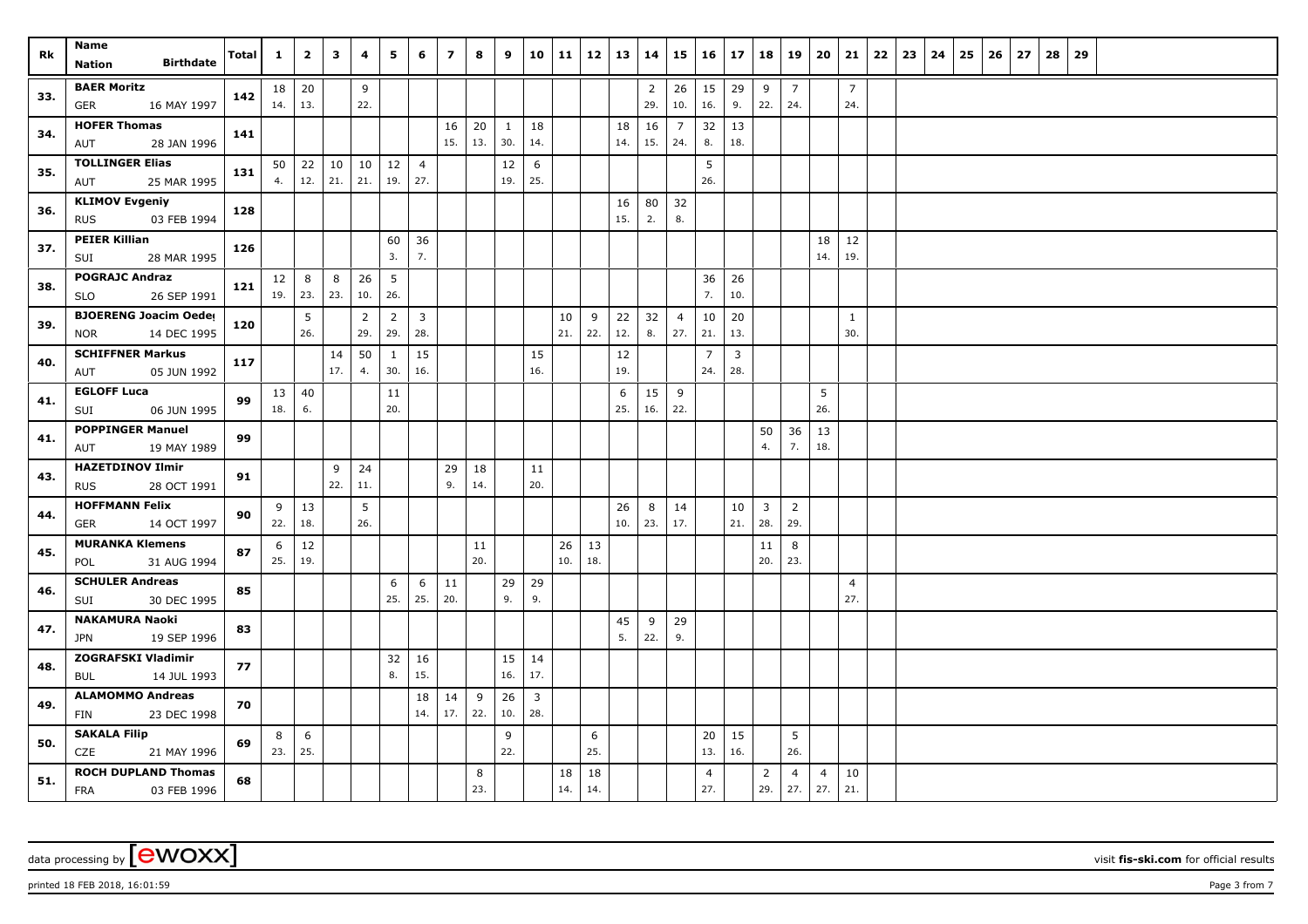| Rk  | Name                                                 | <b>Total</b> | $\mathbf{1}$ | $\overline{2}$        | $\mathbf{3}$ | 4                     | 5              | 6                   | $\overline{7}$ | 8                   | 9              |                | 10 11     |                         | $12 \mid 13 \mid$     | 14                    | 15             | $16 \mid 17$   |     | 18  | 19  | 20       | 21        | 22 | 23 | $24 \mid 25$ | 26 | 27 | 28 | 29 |  |  |  |
|-----|------------------------------------------------------|--------------|--------------|-----------------------|--------------|-----------------------|----------------|---------------------|----------------|---------------------|----------------|----------------|-----------|-------------------------|-----------------------|-----------------------|----------------|----------------|-----|-----|-----|----------|-----------|----|----|--------------|----|----|----|----|--|--|--|
|     | <b>Birthdate</b><br>Nation                           |              |              |                       |              |                       |                |                     |                |                     |                |                |           |                         |                       |                       |                |                |     |     |     |          |           |    |    |              |    |    |    |    |  |  |  |
| 52. | <b>AUNE Joakim</b>                                   | 65           |              |                       |              |                       |                |                     |                |                     |                |                |           |                         |                       |                       |                | $\overline{2}$ | 18  | 18  | 9   | 6        | $12\,$    |    |    |              |    |    |    |    |  |  |  |
|     | <b>NOR</b><br>10 AUG 1993                            |              |              |                       |              |                       |                |                     |                |                     |                |                |           |                         |                       |                       |                | 29.            | 14. | 14. | 22. | 25.      | 19.       |    |    |              |    |    |    |    |  |  |  |
| 53. | <b>WASEK Pawel</b><br>POL<br>02 JUN 1999             | 64           |              |                       | 6<br>25.     | 13<br>18.             |                |                     |                |                     |                |                |           |                         |                       |                       |                |                |     |     |     | 29<br>9. | 16<br>15. |    |    |              |    |    |    |    |  |  |  |
|     | <b>DESCOMBES SEVOIE Vin</b>                          |              |              |                       |              |                       |                |                     | 60             | $\overline{3}$      |                |                |           |                         |                       |                       |                |                |     |     |     |          |           |    |    |              |    |    |    |    |  |  |  |
| 54. | <b>FRA</b><br>09 JAN 1984                            | 63           |              |                       |              |                       |                |                     | 3.             | 28.                 |                |                |           |                         |                       |                       |                |                |     |     |     |          |           |    |    |              |    |    |    |    |  |  |  |
| 54. | <b>CHOI Seou</b>                                     | 63           |              |                       |              |                       |                | 8                   |                |                     |                |                |           |                         | 32                    | 11                    | 12             |                |     |     |     |          |           |    |    |              |    |    |    |    |  |  |  |
|     | KOR<br>03 DEC 1982                                   |              |              |                       |              |                       |                | 23.                 |                |                     |                |                |           |                         | 8.                    | 20.                   | 19.            |                |     |     |     |          |           |    |    |              |    |    |    |    |  |  |  |
| 56. | <b>SATO Yukiya</b>                                   | 62           |              |                       |              |                       |                |                     |                |                     |                |                |           |                         |                       | 40                    | 22             |                |     |     |     |          |           |    |    |              |    |    |    |    |  |  |  |
|     | 19 JUN 1995<br><b>JPN</b>                            |              |              |                       |              |                       |                |                     |                |                     |                |                |           |                         |                       | 6.                    | 12.            |                |     |     |     |          |           |    |    |              |    |    |    |    |  |  |  |
| 57. | <b>HLAVA Lukas</b><br>CZE<br>10 SEP 1984             | 61           |              |                       | 11<br>20.    | $\overline{4}$<br>27. |                | $\mathbf{1}$<br>30. |                | $\mathbf{1}$<br>30. | 11<br>20.      |                | 22<br>12. | 11<br>20.               |                       |                       |                |                |     |     |     |          |           |    |    |              |    |    |    |    |  |  |  |
|     | <b>BUSKUM Andreas Granel</b>                         |              |              |                       |              |                       |                |                     |                |                     |                |                | 16        | 22                      | 13                    |                       |                |                |     |     |     |          |           |    |    |              |    |    |    |    |  |  |  |
| 58. | 05 JUN 1996<br><b>NOR</b>                            | 51           |              |                       |              |                       |                |                     |                |                     |                |                | 15.       | 12.                     | 18.                   |                       |                |                |     |     |     |          |           |    |    |              |    |    |    |    |  |  |  |
|     | <b>TARMAN Rok</b>                                    |              |              |                       |              |                       |                |                     |                |                     |                | $\mathbf{1}$   | 5         | $\overline{\mathbf{3}}$ |                       |                       | $\overline{3}$ | 13             | 24  |     |     |          |           |    |    |              |    |    |    |    |  |  |  |
| 59. | 18 OCT 1997<br>SLO                                   | 49           |              |                       |              |                       |                |                     |                |                     |                | 30.            | 26.       | 28.                     |                       |                       | 28.            | 18.            | 11. |     |     |          |           |    |    |              |    |    |    |    |  |  |  |
| 59. | <b>HAUSWIRTH Sandro</b>                              | 49           |              |                       |              |                       | 8              | 32                  | 9              |                     |                |                |           |                         |                       |                       |                |                |     |     |     |          |           |    |    |              |    |    |    |    |  |  |  |
|     | 29 AUG 2000<br>SUI                                   |              |              |                       |              |                       | 23.            | 8.                  | 22.            |                     |                |                |           |                         |                       |                       |                |                |     |     |     |          |           |    |    |              |    |    |    |    |  |  |  |
| 61. | <b>MYHREN Mats Bjerke</b>                            | 46           |              |                       | 26           |                       | $\overline{7}$ |                     |                | 10                  | $\overline{3}$ |                |           |                         |                       |                       |                |                |     |     |     |          |           |    |    |              |    |    |    |    |  |  |  |
|     | 23 SEP 1997<br><b>NOR</b>                            |              |              |                       | 10.          |                       | 24.            |                     |                | 21.                 | 28.            |                |           |                         |                       |                       |                |                |     |     |     |          |           |    |    |              |    |    |    |    |  |  |  |
| 62. | <b>MAEAETTAE Jarkko</b><br><b>FIN</b><br>28 DEC 1994 | 44           |              | $\overline{4}$<br>27. | 18<br>14.    | 22<br>12.             |                |                     |                |                     |                |                |           |                         |                       |                       |                |                |     |     |     |          |           |    |    |              |    |    |    |    |  |  |  |
|     | <b>IWASA Yuken</b>                                   |              |              |                       |              |                       |                | 29                  |                | 14                  |                |                |           |                         |                       |                       |                |                |     |     |     |          |           |    |    |              |    |    |    |    |  |  |  |
| 63. | 02 JUL 1999<br>JPN                                   | 43           |              |                       |              |                       |                | 9.                  |                | 17.                 |                |                |           |                         |                       |                       |                |                |     |     |     |          |           |    |    |              |    |    |    |    |  |  |  |
|     | <b>KRAUS Marinus</b>                                 |              |              |                       |              |                       |                |                     | 5              |                     | $\overline{7}$ |                |           |                         |                       |                       |                | $16 \mid 14$   |     |     |     |          |           |    |    |              |    |    |    |    |  |  |  |
| 64. | <b>GER</b><br>13 FEB 1991                            | 42           |              |                       |              |                       |                |                     | 26.            |                     | 24.            |                |           |                         |                       |                       |                | 15.            | 17. |     |     |          |           |    |    |              |    |    |    |    |  |  |  |
| 64. | <b>SCHMID Constantin</b>                             | 42           |              |                       |              |                       |                |                     |                |                     |                |                |           |                         |                       |                       |                |                |     |     |     | 20       | 22        |    |    |              |    |    |    |    |  |  |  |
|     | 27 NOV 1999<br><b>GER</b>                            |              |              |                       |              |                       |                |                     |                |                     |                |                |           |                         |                       |                       |                |                |     |     |     | 13.      | 12.       |    |    |              |    |    |    |    |  |  |  |
| 66. | <b>STEINER Maximilian</b>                            | 41           |              |                       |              |                       |                |                     |                |                     |                | $\overline{7}$ |           |                         |                       |                       |                | 11             | 6   | 6   | 11  |          |           |    |    |              |    |    |    |    |  |  |  |
|     | 04 MAY 1996<br>AUT                                   |              |              |                       |              |                       |                |                     |                |                     |                | 24.            |           |                         |                       |                       |                | 20.            | 25. | 25. | 20. |          |           |    |    |              |    |    |    |    |  |  |  |
| 67. | <b>NAZAROV Mikhail</b><br>14 OCT 1994                | 40           |              |                       |              |                       |                |                     |                |                     |                |                |           |                         | 20<br>13.             | $\overline{7}$<br>24. | 13<br>18.      |                |     |     |     |          |           |    |    |              |    |    |    |    |  |  |  |
|     | <b>RUS</b><br><b>LEJA Krzysztof</b>                  |              |              |                       |              |                       |                |                     |                |                     |                |                |           |                         |                       |                       |                |                |     |     |     |          |           |    |    |              |    |    |    |    |  |  |  |
| 68. | 21 FEB 1996<br>POL                                   | 35           |              |                       |              |                       |                |                     |                |                     |                |                | 29<br>9.  | $\overline{4}$<br>27.   | $\overline{2}$<br>29. |                       |                |                |     |     |     |          |           |    |    |              |    |    |    |    |  |  |  |
|     | <b>BRESADOLA Davide</b>                              |              |              |                       |              |                       |                |                     | 20             | 6                   |                | 9              |           |                         |                       |                       |                |                |     |     |     |          |           |    |    |              |    |    |    |    |  |  |  |
| 68. | ITA<br>10 SEP 1988                                   | 35           |              |                       |              |                       |                |                     | 13.            | 25.                 |                | 22.            |           |                         |                       |                       |                |                |     |     |     |          |           |    |    |              |    |    |    |    |  |  |  |
| 70. | <b>BRASME Paul</b>                                   |              |              |                       |              |                       |                |                     |                |                     |                |                | 8         | 24                      |                       |                       |                |                |     |     |     |          |           |    |    |              |    |    |    |    |  |  |  |
|     | <b>FRA</b><br>03 AUG 1997                            | 32           |              |                       |              |                       |                |                     |                |                     |                |                | 23.       | 11.                     |                       |                       |                |                |     |     |     |          |           |    |    |              |    |    |    |    |  |  |  |

printed 18 FEB 2018, 16:01:59 **Page 4 from 7** Page 4 from 7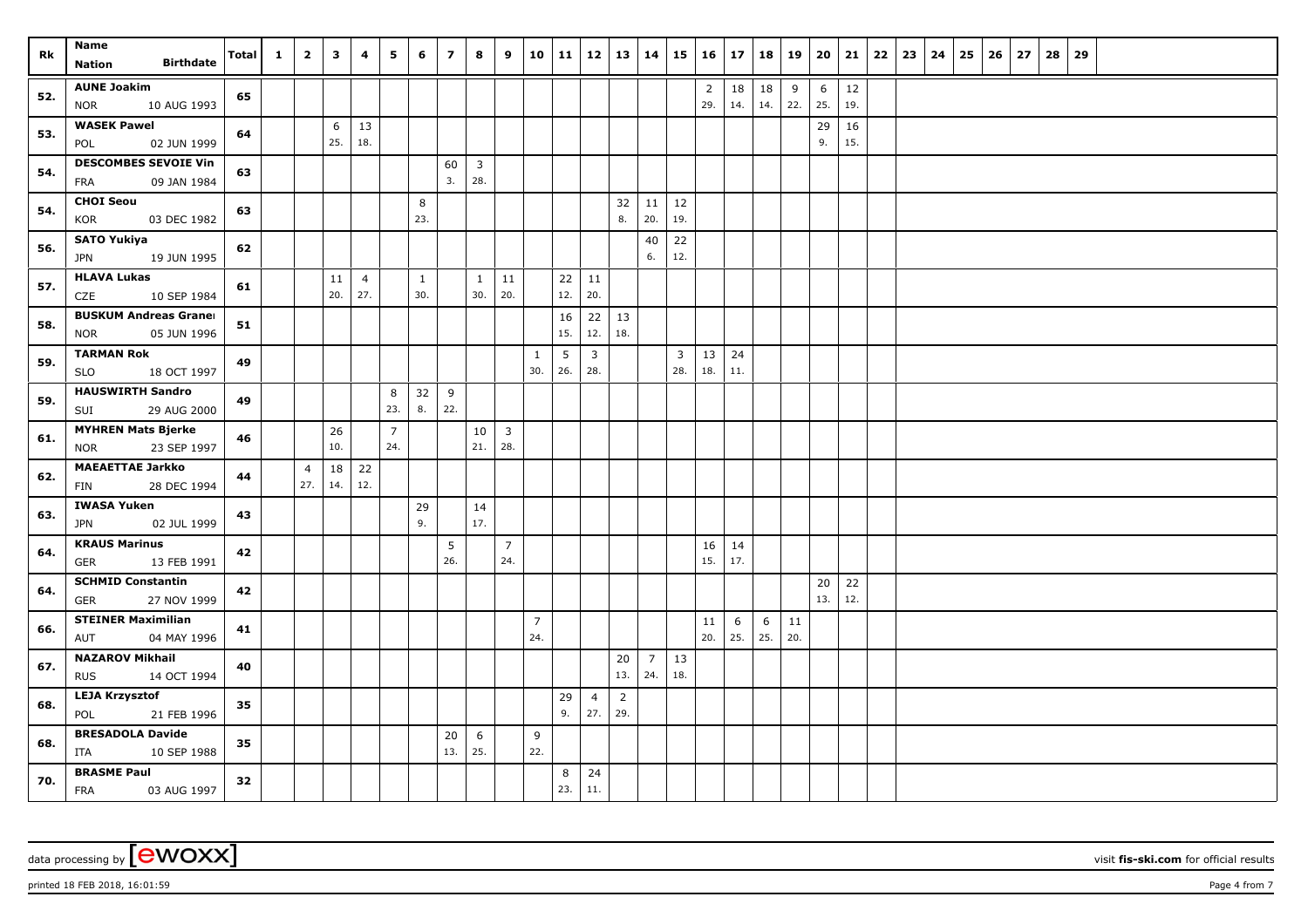| Rk  | Name<br><b>Birthdate</b><br>Nation                       | <b>Total</b> | $\mathbf{1}$             | $\overline{2}$        | $\overline{\mathbf{3}}$ | 4        | 5                     | 6         | $\overline{7}$ | 8                     | 9                           | $10 \mid 11$          |                       |                       | $12 \mid 13 \mid$     | 14        |                       | $15 \mid 16 \mid 17$ |                       | 18                    | 19                  | 20 | 21 | 22 | 23 | 24 | 25 | 26 | 27 | 28 | 29 |  |  |  |
|-----|----------------------------------------------------------|--------------|--------------------------|-----------------------|-------------------------|----------|-----------------------|-----------|----------------|-----------------------|-----------------------------|-----------------------|-----------------------|-----------------------|-----------------------|-----------|-----------------------|----------------------|-----------------------|-----------------------|---------------------|----|----|----|----|----|----|----|----|----|----|--|--|--|
| 71. | <b>SOUKUP Matthew</b><br>31 AUG 1997<br>CAN              | 31           |                          |                       |                         |          |                       |           |                |                       |                             |                       | 7 <sup>7</sup><br>24. | 12<br>19.             |                       |           |                       | 6<br>25.             | $\mathbf{1}$<br>30.   | $\overline{4}$<br>27. | $\mathbf{1}$<br>30. |    |    |    |    |    |    |    |    |    |    |  |  |  |
| 72. | <b>SAKUYAMA Kento</b><br>03 JUL 1990<br><b>JPN</b>       | 30           |                          |                       |                         |          |                       |           |                |                       |                             |                       |                       |                       |                       | 15<br>16. | 15<br>16.             |                      |                       |                       |                     |    |    |    |    |    |    |    |    |    |    |  |  |  |
| 73. | <b>MAKSIMOCHKIN Mikhail</b><br>29 AUG 1993<br><b>RUS</b> | 26           |                          |                       |                         |          | $\overline{4}$<br>27. |           |                |                       |                             |                       | 12<br>19.             | 10<br>21.             |                       |           |                       |                      |                       |                       |                     |    |    |    |    |    |    |    |    |    |    |  |  |  |
| 74. | <b>KARLEN Gabriel</b><br>10 MAR 1994<br>SUI              | 25           |                          |                       |                         |          | 9<br>22.              | 9<br>22.  |                | $\overline{2}$<br>29. |                             |                       |                       |                       | 5<br>26.              |           |                       |                      |                       |                       |                     |    |    |    |    |    |    |    |    |    |    |  |  |  |
| 74. | <b>LARSON Casey</b><br>16 DEC 1998<br>USA                | 25           |                          |                       |                         |          |                       |           |                |                       |                             |                       | 11<br>20.             | 14<br>17.             |                       |           |                       |                      |                       |                       |                     |    |    |    |    |    |    |    |    |    |    |  |  |  |
| 76. | <b>NAITO Tomofumi</b><br>22 FEB 1993<br><b>JPN</b>       | 24           |                          |                       |                         |          |                       |           |                |                       |                             |                       |                       |                       |                       | 24<br>11. |                       |                      |                       |                       |                     |    |    |    |    |    |    |    |    |    |    |  |  |  |
| 76. | <b>SEIDL Fabian</b><br>23 JUN 1997<br><b>GER</b>         | 24           | $17.$ 21.                | $14 \mid 10$          |                         |          |                       |           |                |                       |                             |                       |                       |                       |                       |           |                       |                      |                       |                       |                     |    |    |    |    |    |    |    |    |    |    |  |  |  |
| 78. | <b>RUPITSCH Markus</b><br>08 NOV 1997<br>AUT             | 23           | 5<br>26.                 |                       |                         | 6<br>25. |                       |           |                |                       | $5\phantom{.0}$<br>26.      | 5<br>26.              |                       |                       |                       |           |                       |                      | $\overline{2}$<br>29. |                       |                     |    |    |    |    |    |    |    |    |    |    |  |  |  |
| 78. | <b>OSTERC Aljaz</b><br><b>SLO</b><br>02 MAR 1999         | 23           | $\overline{7}$<br>24.    |                       |                         |          | 16<br>15.             |           |                |                       |                             |                       |                       |                       |                       |           |                       |                      |                       |                       |                     |    |    |    |    |    |    |    |    |    |    |  |  |  |
| 78. | <b>GLASDER Michael</b><br>27 MAR 1989<br>USA             | 23           |                          |                       |                         |          | 10<br>21.             | 13<br>18. |                |                       |                             |                       |                       |                       |                       |           |                       |                      |                       |                       |                     |    |    |    |    |    |    |    |    |    |    |  |  |  |
| 81. | <b>TOCHIMOTO Shohei</b><br><b>JPN</b><br>21 DEC 1989     | 22           |                          |                       |                         |          |                       |           |                |                       |                             |                       |                       |                       |                       | 20<br>13. | $\overline{2}$<br>29. |                      |                       |                       |                     |    |    |    |    |    |    |    |    |    |    |  |  |  |
| 82. | <b>SANDELL Jonas-Sloth</b><br>12 FEB 1995<br><b>NOR</b>  | 21           |                          |                       |                         |          |                       |           |                |                       |                             |                       | 13<br>18.             | 8<br>23.              |                       |           |                       |                      |                       |                       |                     |    |    |    |    |    |    |    |    |    |    |  |  |  |
| 83. | <b>LISSO Justin</b><br>12 DEC 1999<br><b>GER</b>         | 20           |                          |                       |                         |          |                       |           | 8<br>23.       | $\overline{4}$        | $\overline{4}$<br>$27.$ 27. | $\overline{4}$<br>27. |                       |                       |                       |           |                       |                      |                       |                       |                     |    |    |    |    |    |    |    |    |    |    |  |  |  |
| 84. | <b>TOROK Eduard</b><br>ROU<br>02 MAY 1997                | 17           | $10 \mid 7$<br>21.   24. |                       |                         |          |                       |           |                |                       |                             |                       |                       |                       |                       |           |                       |                      |                       |                       |                     |    |    |    |    |    |    |    |    |    |    |  |  |  |
| 85. | <b>IPCIOGLU Fatih Arda</b><br>28 SEP 1997<br>TUR         | 16           |                          |                       |                         |          |                       |           |                |                       |                             |                       | 9<br>22.              | $\overline{7}$<br>24. |                       |           |                       |                      |                       |                       |                     |    |    |    |    |    |    |    |    |    |    |  |  |  |
| 86. | <b>CHOI Heung Chul</b><br>KOR<br>03 DEC 1981             | 12           |                          |                       |                         |          |                       |           |                |                       |                             |                       | 3<br>28.              | $\overline{2}$<br>29. | $\overline{7}$<br>24. |           |                       |                      |                       |                       |                     |    |    |    |    |    |    |    |    |    |    |  |  |  |
| 86. | <b>REISENAUER Janni</b><br>07 NOV 1997<br>AUT            | 12           |                          | $\overline{4}$<br>27. |                         |          |                       |           |                |                       | 8<br>23.                    |                       |                       |                       |                       |           |                       |                      |                       |                       |                     |    |    |    |    |    |    |    |    |    |    |  |  |  |
| 88. | <b>SELL Adrian</b><br><b>GER</b><br>28 APR 1998          | 11           |                          |                       |                         |          |                       |           |                | $\overline{7}$<br>24. |                             |                       |                       |                       | $\overline{4}$<br>27. |           |                       |                      |                       |                       |                     |    |    |    |    |    |    |    |    |    |    |  |  |  |
| 88. | <b>MAURER Joshua</b><br>CAN<br>20 SEP 1996               | 11           |                          |                       |                         |          |                       |           |                |                       |                             |                       |                       |                       | 11<br>20.             |           |                       |                      |                       |                       |                     |    |    |    |    |    |    |    |    |    |    |  |  |  |

printed 18 FEB 2018, 16:01:59 **Page 5** from 7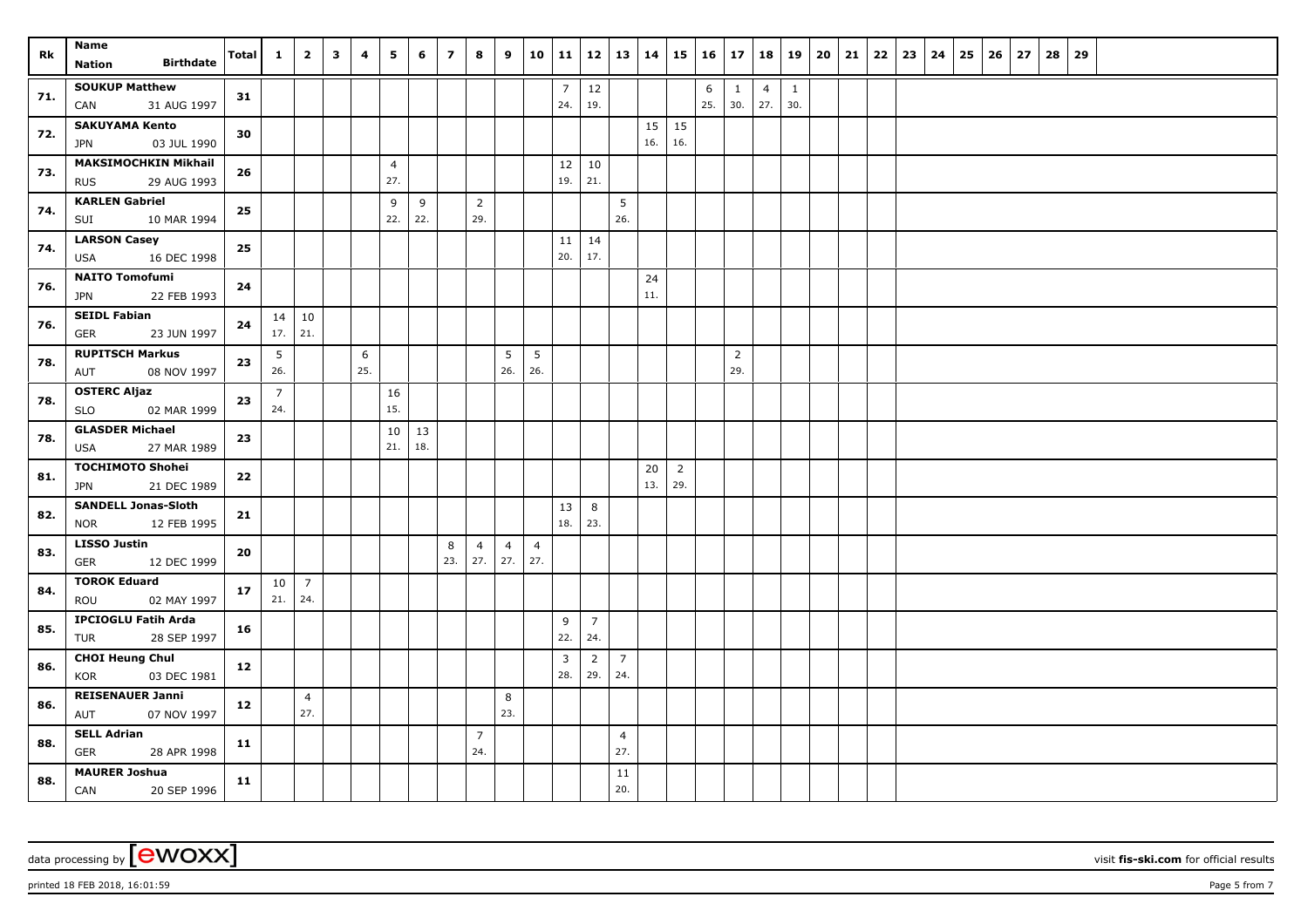| Rk   | Name<br><b>Birthdate</b><br>Nation              | <b>Total</b>   | $\mathbf{1}$ | $\overline{2}$        | $\overline{\mathbf{3}}$ | 4                     | 5              | 6              | $\overline{z}$        | 8 | 9 | 10 | 11   12   13   14   |     |                        |     | $15 \mid 16 \mid 17$ |                       | 18           | 19   20               | 21 | $22 \mid 23 \mid$ | $24 \mid 25$ | $26 \mid 27$ | 28<br>29 |  |  |  |
|------|-------------------------------------------------|----------------|--------------|-----------------------|-------------------------|-----------------------|----------------|----------------|-----------------------|---|---|----|---------------------|-----|------------------------|-----|----------------------|-----------------------|--------------|-----------------------|----|-------------------|--------------|--------------|----------|--|--|--|
|      | <b>ROMASHOV Alexey</b>                          |                |              |                       |                         |                       |                |                |                       |   |   |    |                     |     |                        | 10  |                      |                       |              |                       |    |                   |              |              |          |  |  |  |
| 90.  | 29 APR 1992<br><b>RUS</b>                       | 10             |              |                       |                         |                       |                |                |                       |   |   |    |                     |     |                        | 21. |                      |                       |              |                       |    |                   |              |              |          |  |  |  |
| 91.  | <b>CECON Federico</b>                           |                |              |                       |                         |                       |                |                |                       |   |   |    | $\overline{4}$      | 5   |                        |     |                      |                       |              |                       |    |                   |              |              |          |  |  |  |
|      | 11 JUN 1994<br>ITA                              | 9              |              |                       |                         |                       |                |                |                       |   |   |    | 27.                 | 26. |                        |     |                      |                       |              |                       |    |                   |              |              |          |  |  |  |
| 91.  | <b>PREVC Cene</b><br><b>SLO</b><br>12 MAR 1996  | 9              |              |                       |                         |                       |                |                |                       |   |   |    |                     |     |                        |     |                      | 9<br>22.              |              |                       |    |                   |              |              |          |  |  |  |
|      | <b>ASIKAINEN Lauri</b>                          |                |              |                       | 5                       | $\overline{3}$        |                |                |                       |   |   |    |                     |     |                        |     |                      |                       |              |                       |    |                   |              |              |          |  |  |  |
| 93.  | 28 MAY 1989<br>FIN                              | 8              |              |                       | 26.                     | 28.                   |                |                |                       |   |   |    |                     |     |                        |     |                      |                       |              |                       |    |                   |              |              |          |  |  |  |
| 93.  | <b>OJALA Juho</b>                               | 8              |              |                       |                         | 8                     |                |                |                       |   |   |    |                     |     |                        |     |                      |                       |              |                       |    |                   |              |              |          |  |  |  |
|      | 17 MAR 1995<br>FIN                              |                |              |                       |                         | 23.                   |                |                |                       |   |   |    |                     |     |                        |     |                      |                       |              |                       |    |                   |              |              |          |  |  |  |
| 95.  | <b>AIGRO Artti</b><br>29 AUG 1999<br>EST        | $\overline{z}$ |              |                       |                         | $\overline{7}$<br>24. |                |                |                       |   |   |    |                     |     |                        |     |                      |                       |              |                       |    |                   |              |              |          |  |  |  |
| 95.  | <b>KYTOESAHO Niko</b>                           | $\overline{7}$ |              |                       | $\overline{7}$          |                       |                |                |                       |   |   |    |                     |     |                        |     |                      |                       |              |                       |    |                   |              |              |          |  |  |  |
|      | 18 DEC 1999<br><b>FIN</b>                       |                |              |                       | 24.                     |                       |                |                |                       |   |   |    |                     |     |                        |     |                      |                       |              |                       |    |                   |              |              |          |  |  |  |
| 95.  | <b>LIENHER Maximilian</b>                       | $\overline{z}$ |              |                       |                         |                       |                |                | $\overline{7}$<br>24. |   |   |    |                     |     |                        |     |                      |                       |              |                       |    |                   |              |              |          |  |  |  |
|      | 30 JAN 1999<br>AUT<br><b>JUSTIN Rok</b>         |                |              |                       |                         |                       |                |                |                       |   |   |    |                     |     |                        |     |                      |                       |              |                       |    |                   |              |              |          |  |  |  |
| 95.  | <b>SLO</b><br>06 APR 1993                       | $\overline{z}$ | 5<br>26.     | $\overline{2}$<br>29. |                         |                       |                |                |                       |   |   |    |                     |     |                        |     |                      |                       |              |                       |    |                   |              |              |          |  |  |  |
| 99.  | <b>TROFIMOV Roman Serge</b>                     | 6              |              |                       |                         |                       |                |                | $\overline{3}$        |   |   |    |                     |     |                        |     |                      |                       |              | $\overline{3}$        |    |                   |              |              |          |  |  |  |
|      | 19 NOV 1989<br><b>RUS</b>                       |                |              |                       |                         |                       |                |                | 28.                   |   |   |    |                     |     |                        |     |                      |                       |              | 28.                   |    |                   |              |              |          |  |  |  |
| 100. | <b>HARADA Yumu</b><br>15 SEP 1990<br>JPN        | 5              |              |                       |                         |                       |                |                |                       |   |   |    |                     |     | $5\phantom{.0}$<br>26. |     |                      |                       |              |                       |    |                   |              |              |          |  |  |  |
|      | <b>WESTERHEIM Oscar P</b>                       |                |              |                       |                         |                       |                |                |                       |   |   |    |                     |     |                        |     |                      | 5                     |              |                       |    |                   |              |              |          |  |  |  |
| 100. | 03 JAN 1996<br><b>NOR</b>                       | 5              |              |                       |                         |                       |                |                |                       |   |   |    |                     |     |                        |     |                      | 26.                   |              |                       |    |                   |              |              |          |  |  |  |
| 100. | <b>FUCHS Tim</b>                                | 5              |              |                       |                         |                       | $\overline{3}$ | $\overline{2}$ |                       |   |   |    |                     |     |                        |     |                      |                       |              |                       |    |                   |              |              |          |  |  |  |
|      | <b>GER</b><br>03 AUG 1997                       |                |              |                       |                         |                       | 28.            | 29.            |                       |   |   |    |                     |     |                        |     |                      |                       |              |                       |    |                   |              |              |          |  |  |  |
| 103. | <b>PAVLIC Blaz</b><br>26 FEB 1998<br><b>SLO</b> | 4              |              |                       |                         |                       |                |                |                       |   |   |    |                     |     |                        |     |                      | $\overline{4}$<br>27. |              |                       |    |                   |              |              |          |  |  |  |
|      | <b>VANCURA Tomas</b>                            |                |              |                       |                         |                       |                |                |                       |   |   |    |                     |     |                        |     | $\overline{3}$       |                       | $\mathbf{1}$ |                       |    |                   |              |              |          |  |  |  |
| 103. | CZE<br>10 SEP 1996                              | 4              |              |                       |                         |                       |                |                |                       |   |   |    |                     |     |                        |     | 28.                  |                       | 30.          |                       |    |                   |              |              |          |  |  |  |
| 103. | <b>WATANABE Hiroaki</b>                         | $\overline{4}$ |              |                       |                         |                       |                |                |                       |   |   |    |                     |     | $\overline{4}$         |     |                      |                       |              |                       |    |                   |              |              |          |  |  |  |
|      | 18 SEP 1991<br><b>JPN</b>                       |                |              |                       |                         |                       |                |                |                       |   |   |    |                     |     | 27.                    |     |                      |                       |              |                       |    |                   |              |              |          |  |  |  |
| 106. | <b>DELLASEGA Roberto</b><br>15 JUN 1990<br>ITA  | $\mathbf{3}$   |              |                       |                         |                       |                |                |                       |   |   |    | $\mathbf{1}$<br>30. |     |                        |     |                      |                       |              | $\overline{2}$<br>29. |    |                   |              |              |          |  |  |  |
|      | <b>BAZHENOV Aleksandr</b>                       |                |              |                       | $\mathbf{3}$            |                       |                |                |                       |   |   |    |                     |     |                        |     |                      |                       |              |                       |    |                   |              |              |          |  |  |  |
| 106. | 13 JUL 1995<br><b>RUS</b>                       | $\mathbf{3}$   |              |                       | 28.                     |                       |                |                |                       |   |   |    |                     |     |                        |     |                      |                       |              |                       |    |                   |              |              |          |  |  |  |
| 108. | <b>SOEBERG Sigurd Nymoel</b>                    | $\mathbf{2}$   |              |                       | $\overline{2}$          |                       |                |                |                       |   |   |    |                     |     |                        |     |                      |                       |              |                       |    |                   |              |              |          |  |  |  |
|      | <b>NOR</b><br>31 AUG 1994                       |                |              |                       | 29.                     |                       |                |                |                       |   |   |    |                     |     |                        |     |                      |                       |              |                       |    |                   |              |              |          |  |  |  |

printed 18 FEB 2018, 16:01:59 **Page 6** from 7